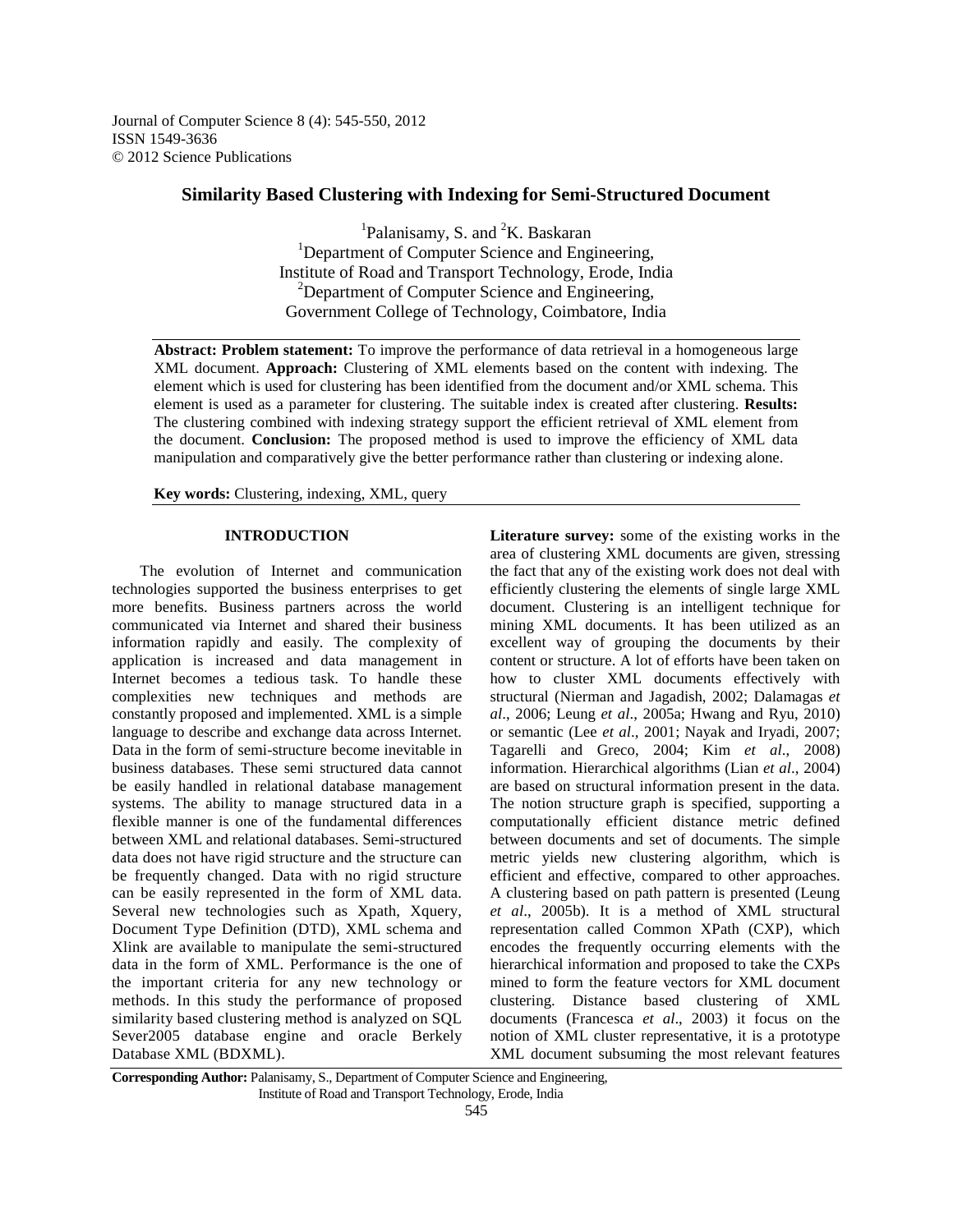of the set of XML documents with in the cluster. Dynamic XML documents clustering (Rusu *et al*., 2008) are established an intelligent and efficient technique to reassess the distance between dynamic XML documents when one or all of the initially clustered documents have changed. It allows the user to reassess the pair-wise XML document distances, not fully comparing each new pair of versions in the clustering solution, but by determining the effect of temporal changes on the previously known distances between them. It is both time and I/O effective, as the number of operations involved in distance reassessing is reduced. A clustering model (Yang *et al*., 2005) is developed for representing XML documents. The term semantics, element similarity, as well as elements relative importance for a given set of documents can all be taken in to account. It is also formulated an iterative estimation procedure for automatically learning an element similarity matrix associated to this model. The structural similarity between a pair of XML documents can thus be computed based on different edit distances (Zhang *et al*., 2003; Nierman and Jagadish, 2002) which differ from each others in terms of the set of allowed edit operators and their support for repetitive and optional XML elements. It has been proved in (Zhang *et al*., 1992) that computing the edit distance for unordered labeled trees is NP-Complete and yet the distance is not optimal in any sense related to the elements semantics. None of the existing algorithms are used to cluster the elements of large XML document based on similarity. Similar elements are moved into a closure places. It is quite nature that similar elements may be accessed for computing summarization or manipulation as a group. It is difficult for the system to identify the similarity between the elements directly. It is not possible to build the system to automatically detect the similarity between elements.

### **MATERIALS AND METHODS**

**Similarity based clustering algorithm:** The basis for similarity based clustering algorithm is defined the same type of elements present in the XML document. In this method, our human expertise is used to identify and specify the similar elements present in the document. The entire XML data and schema of the data are displayed to the user. Based on his expertise user can specify the element which is used to cluster the entire XML document into clusters. Similar elements present in the XML documents are grouped. The number of clusters is computed based on the different data values of XML elements. Figure 1 shows the basic steps of clustering algorithm.

Clustering algorithm using similarity  $input$ (sc,xd) sc – schema, xd – xml data file output(cd) clustered xmldata procedure similar cluster(sc,xd) begin if schema exists scan(sc) /\* user views the entire schema  $*/$  $scan(xd)$  $/*$  user views the entire xml data  $*/$ input(param) /\* user specify the parameter based on which clustering will be done \*/  $count=0$ for each element in  $(xd)$ read param value if param value is distinct count=count+1 /\* compute the number of clusters to be created\*/ create cluster(cd,count) for each element in  $(xd)$ move(element,cd)  $\frac{1}{2}$  move the element to the corresponding clusters\*/ return(cd) /\* return the clustered XML data \*/ end

Fig. 1: Pseudo code for clustering algorithm

**Experimental setup:** Similarity based clustering algorithm is implemented in Java and all experiments were run on a PC with a 2.66 GHz Intel core 2 Duo processor, 250 GB SATA HDD and 2GB DDR RAM with windows XP operating system environment. The SQLserver2005 and the open source software tool BDBXML are used as a database engine to store and manipulate XML data.

**XML indexes:** One major advantage of modern native XML databases is their ability to index the XML documents they contain. Proper use of indices can significantly reduce the time required to execute a particular Xquery expression. If no index exists, SQL Server 2005 evaluating each and every element in the table against the query. If index, exits SQLServer2005 can find a subset of matching documents with a single or significantly reduced set of lookups. By carefully applying XML indexing strategies, the retrieval performance can be improved considerably. Indices are specified in four parts: path type, node type, key type and uniqueness. The Fig. 2 shows the time required to access the elements of XML document stored in a table using index and without index. It shows that indexing reduces the time required to retrieve elements of XML document from the table.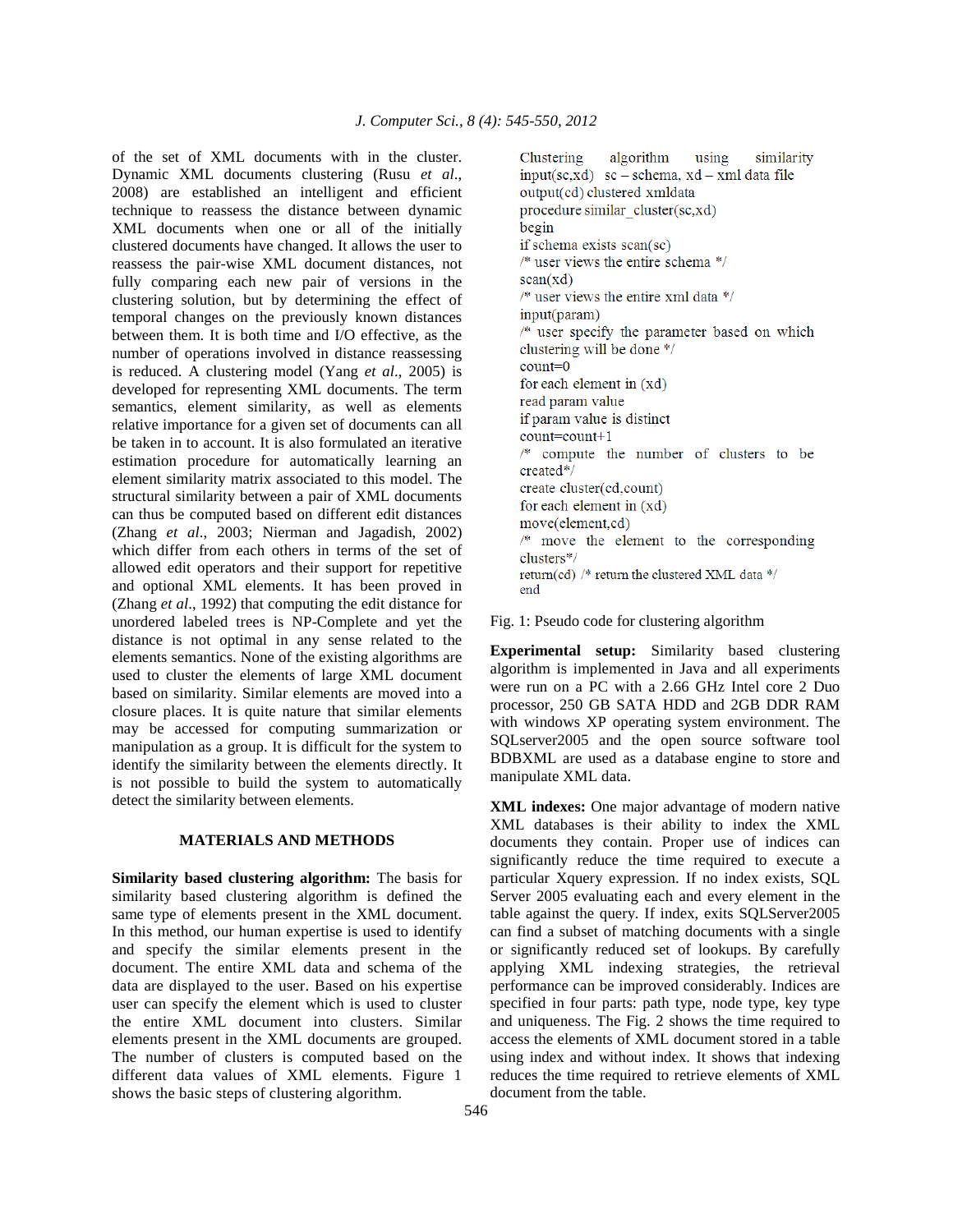

Fig. 2: Effect of indexing

create table empc([Sno] [int] not null, [Empinfo] [xml] not null)

create unique index ui\_emp on empc(Sno);

create fulltext catalog ft as default;

create fulltext index on empc(Empinfo) key index ui emp;

Insert into empc (Sno, Empinfo) values (1, XML data)

## Fig. 3: Data generation SQL query

**SQL server 2005:** The Microsoft SQL Server 2005 database engine is the core service for storing, processing and securing data. The database engine provides controlled access and rapid transaction processing to meet the requirements of the most demanding data consuming applications within the enterprise. The database engine also provides rich support for sustaining high availability. In SQL Server 2005 the xml data type allows to store XML documents and fragments in SQL Server database. An XML fragment is an XML instance that is missing a single top-level element. In a table XML data type can be used to create columns and variables that store XML instances in them. Note that the stored representation of XML data type instances cannot exceed 2GB. XML instances are stored in the XML type columns as Binary Large Objects (BLOBs). These XML instances can be large and the stored binary representation. Without an index, these binary large objects are shredded at run time to evaluate a query that can be time-consuming. Indexes can reduce the amount of data that must be read to return the query result set. The XML indexes fall into

two categories: Primary XML index, Secondary XML index. The first index on the XML type column must be the primary XML index. Using the primary XML index, three types of secondary indexes are supported. These include PATH, VALUE and PROPERTY. Depending on the type of queries, these secondary indexes may help improve query performance. Figure 3 show the query for the generation of sample XML document in SQL Server 2005.

**Berkeley database XML:** BDBXML an embedded XML database engine that provides support for Xquery access. In BDBXML all XML data are stored within files called containers. The BDBXML shell provides a simple and convenient way to work these containers and exposes most of the BDBXML functionality in a friendly, interactive environment. Containers also store XML documents as either whole documents or as nodes. When containers stores whole documents, the XML documents are stored as all one unit in the containers exactly as it was presented to the system. When documents are stored as nodes, the XML document is deconstructed into smaller pieces-nodes and those small chunks are stored in the container. Node storage offer better performance than does document storage and for this reason node storage is the default container type.

### **RESULTS**

**Performance analysis SQL server 2005:** The similarity based clustering algorithm, is tested using several thousand XML elements stored in a document. Initially database named empfull.mdb is created. In this database, table named empc is created with the following fields Sno (int) and Empinfo (xml). The XML column Empinfo contains name, deaprtment, designation and address as elements. Ten thousand well formed XML elements are inserted into the table. From the table queries can be used to retrieve the data. For example without indexing and clustering the following queries used to retrieve data. Timestamp before and after the query command present the time required to retrieve the data from the table. The following Xquery would read as "from the table named empc select all staff elements that contain designation as 'System Analyst'":

select current\_timestamp

select Empinfo.query('/staff/[desig="System Analyst"]') from empc

select current\_timestamp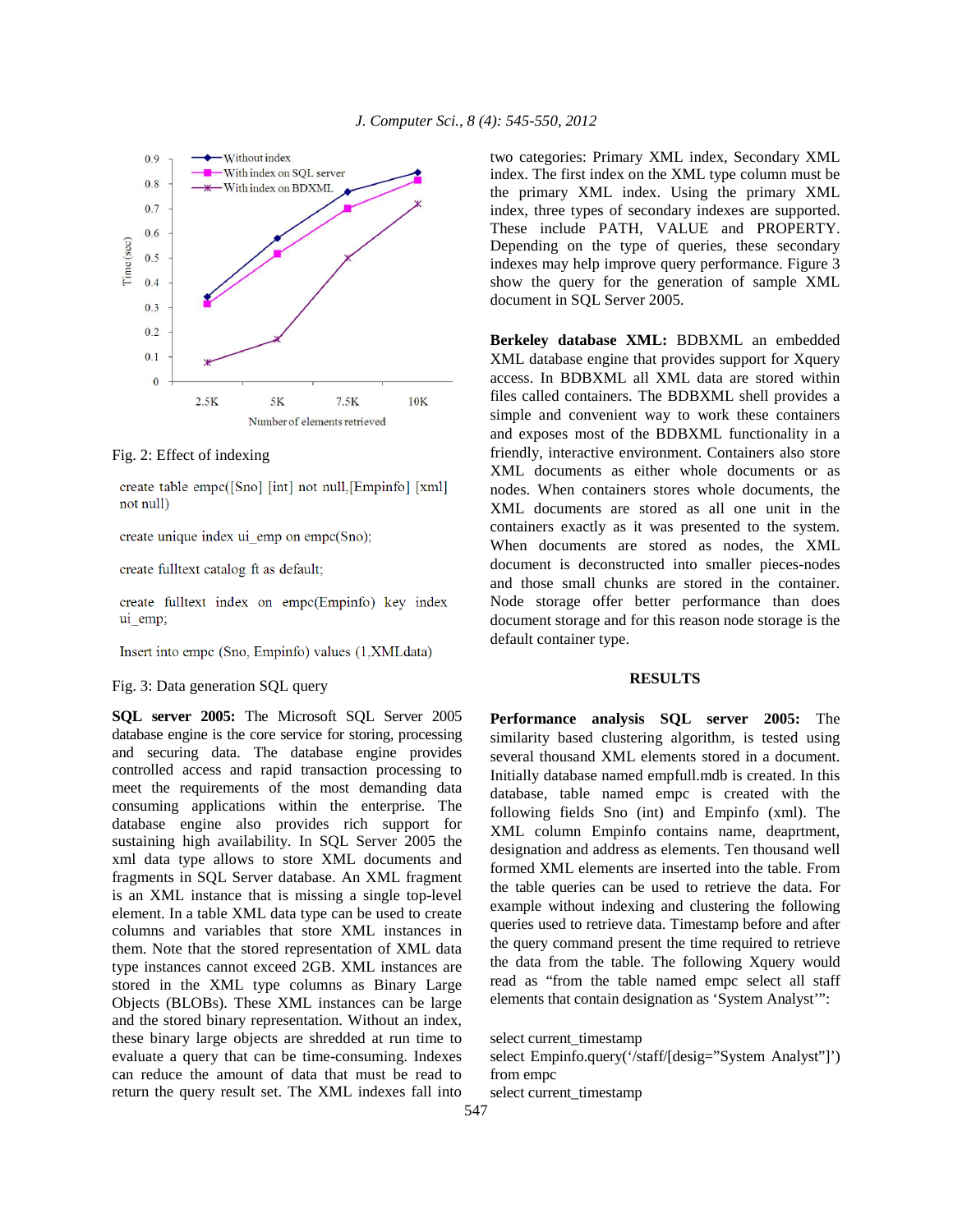

Fig. 4: Performance comparisons SQL server2005



Fig. 5:Performance comparisons Berkely DBXML

 The query "from the table named empc select all staff elements that contain designation as 'System Analyst' or 'Project Manager'"

select current\_timestamp

select empinfo.query('/staff/[desig="System Analyst" or desig="Project Manager"]' from empc select current\_timestamp

 The time required for executing the above query without indexing and clustering is 0.58 sec. One of the major advantages of modern native XML databases is their ability to index the XML elements they contain. Proper use of indices can significantly reduce the time required to execute a particular Xquery expression. The column Empinfo elements are retrieved and clustered using the field designation. The elements with designation value "System Analyst" are grouped and placed in the beginning of the document and similarly other groups are placed. After clustering the clustered data are inserted into the table empc and is indexed with column empinfo. Now the queries are executed to retrieve the elements of particular category. Figure 4 shows that time required to retrieve XML data from the table under different strategies. Y-axis represents the time required to retrieve XML data from the table in seconds. X-axis represents the number of elements retrieved. The time required to retrieve 2500 elements of particular type from the table without cluster and indexing is 0.33 sec.

 After indexing time required retrieving the data is 0.314 sec. The time required to retrieve the same data with cluster and indexing is 0.19 sec.

**Performance analysis BDBXML:** In BDBXML the XML data are maintained in the containers. Initially container named staff.dbxml is created. In this container ten thousand elements are added with the following field. Serial number as attribute, name, department, designation, address as elements. The command create container is used for creating the container and elements are inserted to the container by putDocument. From the container staff.dbxml queries can be used to retrieve the data. For example without indexing and clustering the query used to retrieve data. The query could read as "from the container named staff.dbxml select all staff elements that contain designation as "System Analyst".

Time in seconds for command query is 2.313.

 The above time is required for retrieving the data from the container without indexing and clustering. With indices Berkely DBXML can find the subset of matching elements with a single or significantly reduced set of lookups. By carefully applying indexing strategies the retrieval performance can be improved considerably. The container elements are first clustered using field designation. After clustering the clustered data are inserted into the container staff.dbxml and is indexed with filed designation. Now the queries executed to retrieve the elements of particular category. Fig. 5 shows that time required to retrieve XML data from the container under different strategies. Yaxis represents the time required to retrieve XML data from the whole document container in seconds.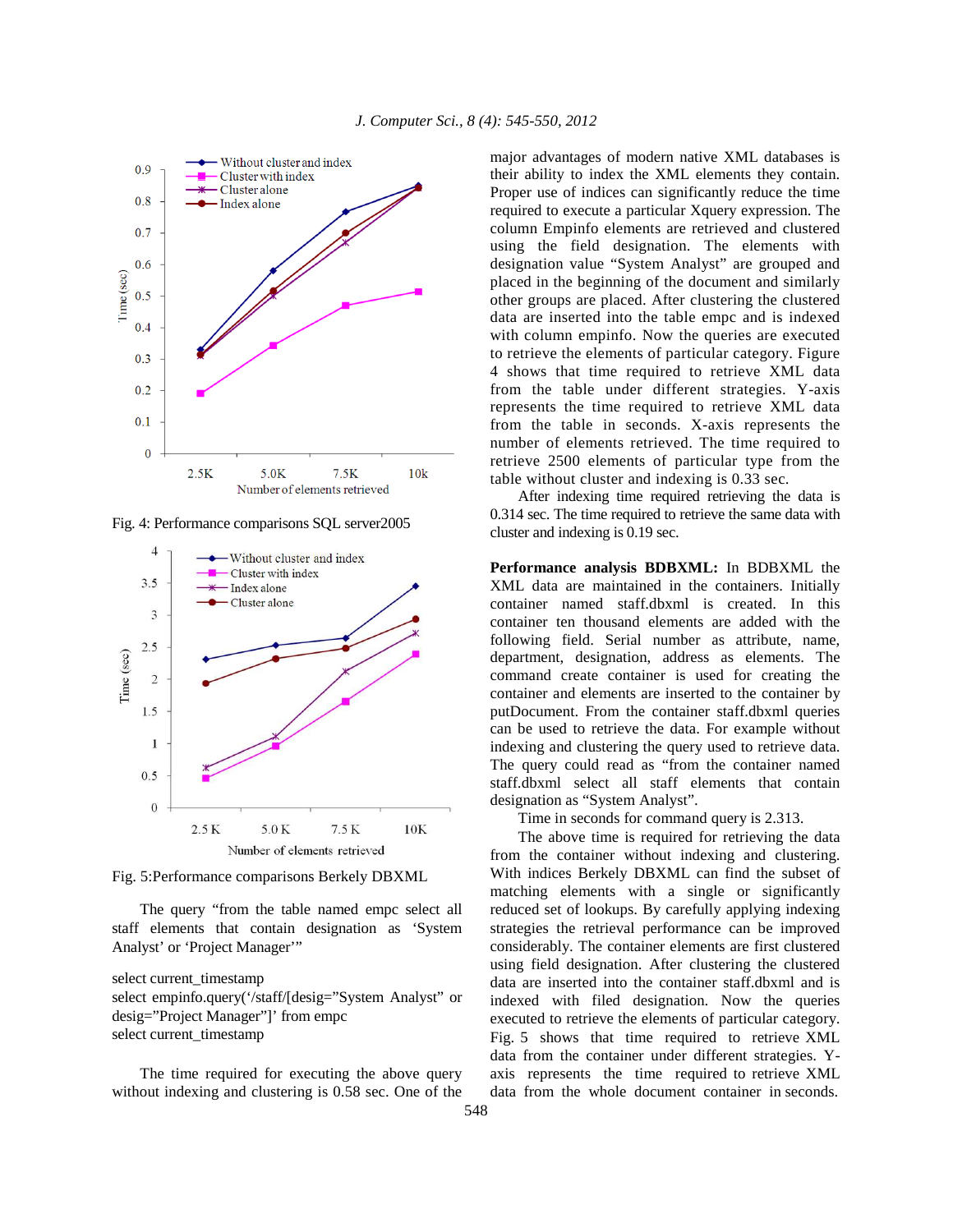| Strategy                  | Number of elements retrieved |       |       |      |  |
|---------------------------|------------------------------|-------|-------|------|--|
|                           | 2.5.k                        | 5.0 k | 7.5k  | 10k  |  |
| Without cluster and index | 0.330                        | 0.58  | 0.767 | 0.85 |  |
| Cluster alone             | 0.310                        | 0.50  | 0.670 | 0.84 |  |
| Index alone               | 0.314                        | 0.53  | 0.700 | 0.84 |  |
| Clusterwith index         | 0.190                        | 0.34  | 0.470 | 0.51 |  |

| Table 1: Performance comparison SQL server 2005 |  |
|-------------------------------------------------|--|
|                                                 |  |
|                                                 |  |

| Strategy                  | Number of elements retrieved |       |       |       |  |
|---------------------------|------------------------------|-------|-------|-------|--|
|                           | 2.5.k                        | 5.0 k | 7.5k  | 10k   |  |
| Without cluster and index | 2.310                        | 2.530 | 2.640 | 3.450 |  |
| Cluster alone             | 1.940                        | 2.325 | 2.485 | 2.937 |  |
| Index alone               | 0.625                        | 1.110 | 2.125 | 2.718 |  |
| Clusterwithindex          | 0.462                        | 0.964 | 1.658 | 2.390 |  |

X-axis represents the number of elements retrieved. The time required to retrieve 2500 elements of particular type from the container without cluster and indexing is 2.313 sec. After indexing time required retrieving the data is 0.625 sec. The time required to retrieve the same data with cluster and indexing is 0.462 sec. This graph proves that, clustering with indexing procedure yields the better performance.

#### **DISCUSSION**

 Table 1 shows the time required for the data retrieval from the table in SQLserver2005. Table 2 contains the time required to retrieval of data from the container of Berkely database. Clustering increases performance for data retrieval certain extent. Indexing supports fast retrieval of data for manipulation. Figure 4 and 5 show that the proposed similarity based clustering method with indexing provides better performance in data retrieval.

## **CONCLUSION**

 Performance of similarity based clustering method with indexing is analyzed for XML document in SQLServer2005 and Berkeley DBXML. From the results it is concluded that the indexing alone does not yield the expected performance improvement. If clustering is combined with indexing it offers better performance than expected level of indexing or clustering alone. In future it is planned to modify the existing indexing techniques of XML to improve the efficiency of data retrieval. Further it is proposed to test clustering method using oracle database management systems.

#### **REFERENCES**

- Dalamagas, T., T. Cheng, K.J. Winkel and T. Sellis, 2006. A methodology for clustering XML documents by structure. Inform. Syst., 31: 187-228. DOI: 10.1016/j.is.2004.11.009
- Francesca, F.D., G. Gordano, R. Ortale and A. Tagarelli, 2003. Distance-based clustering of XML documents. Proceedings of the 1st International Workshop on Mining GraphsTrees and Sequences (MGTS' 03), pp: 75-78.
- Hwang, J.H. and K.H. Ryu, 2010. A weighted common structure based clustering technique for XML documents. J. Syst. Software, 83: 1267-1274. DOI: 10.1016/j.jss.2010.02.004
- Kim, T.S., J.H. Lee and J.W. Song, 2008. Semantic structural similarity for clustering XML documents. Proceedings of the International Conference on Convergence and Hybrid Information Technology, Aug. 28-30, IEEE Xplore Press, Daejeon, pp: 552-557. DOI: 10.1109/ICHIT.2008.183
- Lee, J.W., K. Lee and W. Kim, 2001. Preparations for semantics-based XML mining. Proceedings of the IEEE International Conference on Data Mining, Nov. 29-Dec. 02, IEEE Xplore Press, San Jose, USA, pp: 345-352. DOI: 10.1109/ICDM.2001.989538
- Leung, H.P., F.L. Chung and S.C.F. Chan, 2005b. On the use of hierarchical information in sequential mining-based XML document similarity computation. Knowl. Inform. Syst., 7: 476-498 DOI: 10.1007/s10115-004-0156-7
- Leung, H.P., F.L. Chung, S.C.F. Chan and R. Luk, 2005a. XML document clustering using common Xpath. Proceedings of the International Workshop on Challenges in Web Information Retrieval and Integration, Apr. 08-09, IEEE Xplore Press, pp: 91- 96. DOI: 10.1109/WIRI.2005.39
- Lian, W., D.W.I. Cheung, N. Mamoulis and S.M. Yiu, 2004. An efficient and scalable algorithm for clustering XML documents by structure. IEEE Trans. Knowl. Data Eng., 16: 82-96. DOI: 10.1109/TKDE.2004.1264824
- Nayak, R. and W. Iryadi, 2007. XML Schema clustering with semantic and hierarchical similarity measures. Knowl.-Based Syst., 20: 336-349. DOI: 10.1016/j.knosys.2006.08.006
- Nierman, A. and H.V. Jagadish, 2002. Evaluating structural similarity in XML documents. University of Michigan.